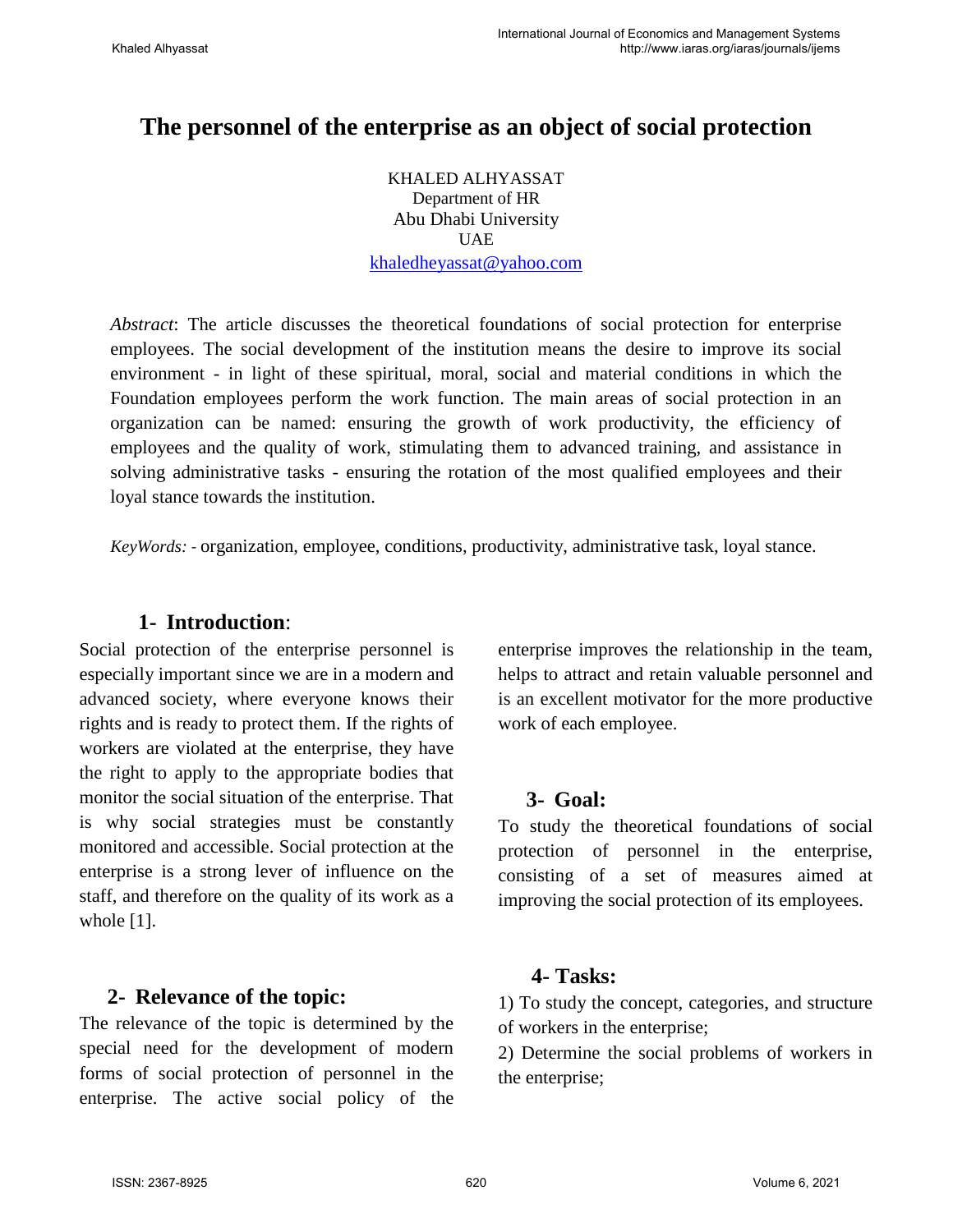3) Consider the content of the social protection of workers in the enterprise.

### **5- Methods:**

Generalization, classification, and systematization, literature analysis, comparative analysis, analysis of documents.

## **6- Scientific novelty:**

The scientific novelty of the article consists of the analysis and generalization of the theoretical foundations of social protection at the enterprise, as well as in the study of its content.

## **7- Main part:**

Social protection in the enterprise in its meaningful form is oriented towards personnel. The staff of an enterprise is, first of all, the totality of workers of certain professions and categories united by a single production activity aimed at generating income, meeting their needs and solving financial problems; in other words, it is a set of individuals who have concluded a contract of employment with an enterprise as a legal entity [2, 3].

Its main feature is that workers have labor relations with the employer. Another equally important sign is the possession of certain qualitative characteristics: motivation (the presence of professional and personal interests, the goal of a career, the need for self-realization in professional activity); traits (physical, psychological qualities); skill (availability of relevant knowledge and professional skills, work experience in the field of activity). Personnel is an integral component of the enterprise and is a complex ramified system. The structural analysis

allows us to consider personnel as the functioning of its components, identified by various categories and features [4].

First, you need to refer to the structure of personnel by category. There are various classifications of personnel depending on the functions, position, and profession, category of employees.

In the field of labor, the staff is divided into:

- production or industrial personnel are employees who are directly involved in the process of performing work and services (otherwise in the production of products), managing this process and ensuring its effectiveness;

- non-production or non-industrial personnel employees of non-core departments or divisions within the enterprise (auxiliary personnel).

According to the functions performed, production personnel can be divided into the following categories:

- workers - workers directly involved in the production of products, repair of equipment, the provision of material services, etc .;

- employees - workers who perform a labor function in various fields related to mental work.

According to the share of participation in the production process, production workers are usually divided into two groups:

- the main ones are workers who directly (on their own or with the help of equipment and mechanisms) have a physical impact on objects of labor in the process of their transformation into material services (finished product);

- auxiliary are workers who create the conditions for their effective functioning of the main workers. This group includes junior staff (caregivers) and company security.

The following categories of workers can be classified as employees: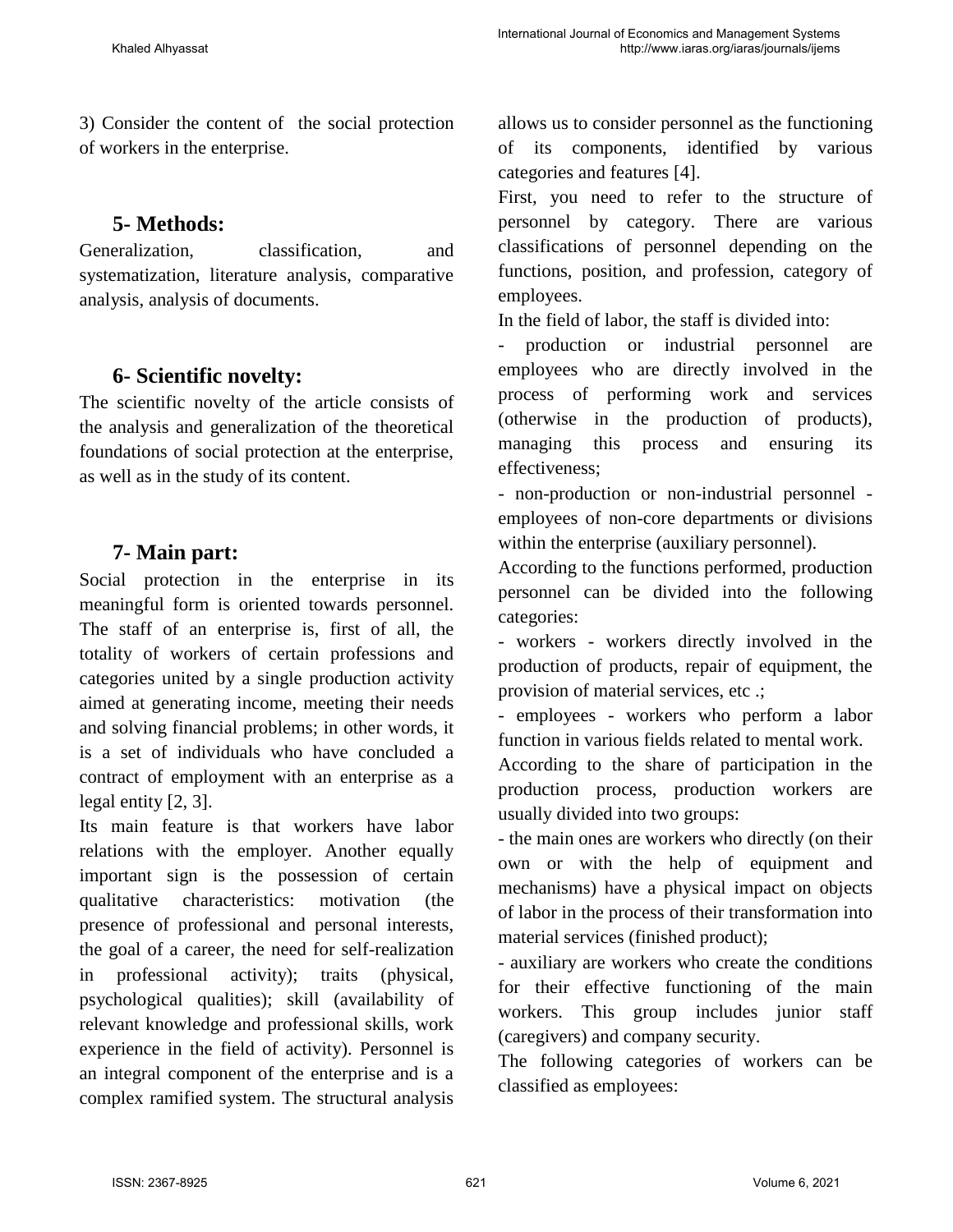- managers - persons in senior positions at various levels in the enterprise and its structural divisions. Leaders share links and management structures. According to management structures, linear and functional managers can be distinguished; on management links - top, middle and lower level.

- Specialists - persons engaged in legal, economic and other work, obliging the specialist to have secondary specialized or higher education. Specialists also differ in qualification categories: specialists of 1, 2 or 3 categories and without a category $[5, 6]$ .

- employees - persons who work with documentation and its storage, keep records and control, maintenance of the production process in its economic part.

Depending on the nature of the work, the personnel of the enterprise is divided by specialties, skill level, and professions.

Profession - a type of human activity, assuming the presence of knowledge and labor skills acquired as a result of special training.

Specialty is a type of activity in a particular profession that has its own characteristics and requires additional special knowledge and skills from employees. For example economist-planner, economist-accountant within the profession of economist. Or: legal advisor, lawyer, judge, notary public, attorney at lawyers [7].

Qualification - the degree of professional training of the employee, his knowledge, skills necessary to perform the labor function, which is displayed in the tariff categories and categories.

The professional qualification structure of personnel combines the characteristics of personnel as an economic resource and individual and personal characteristics.

If we look at personnel as a common, unified system, then its main component will be precisely the personnel structure.

The structure of the staff - is the relationship between the characteristics of the staff, ensuring the preservation of its main features with various external and internal changes [8].

The following types of structure can be distinguished:

1. The functional structure represents the ranking of managerial functions between management and individual units.

2. The organizational structure of the staff is the volume of rights and responsibilities of individual employees, units, as well as the overall system of subordination.

3. The role structure characterizes the team according to the behavioral roles in the labor process.

4. The staff structure is a set of units and a list of posts, the size of official salaries and the general wage fund.

5. The social structure reflects the workforce through social indicators. Among them, they are important: gender, age, work experience and marital status [9].

In fact, the staff is not something sustainable: it is in constant motion due to the hiring of some and the dismissal of other employees. The process of changing the team due to the departure of part of its employees and the arrival of new ones is called personnel turnover. Leaving may be due to certain reasons, among which: personal, physical, industrial or related to the state.

Thus, at the present stage of development of society, the successful activity of any enterprise depends on the quality of work of the workers employed at it, on their qualifications, professional training and level of education [10].

Before moving on to the direct content of social protection at the enterprise, it is worth outline the circle of the main problems of employees, to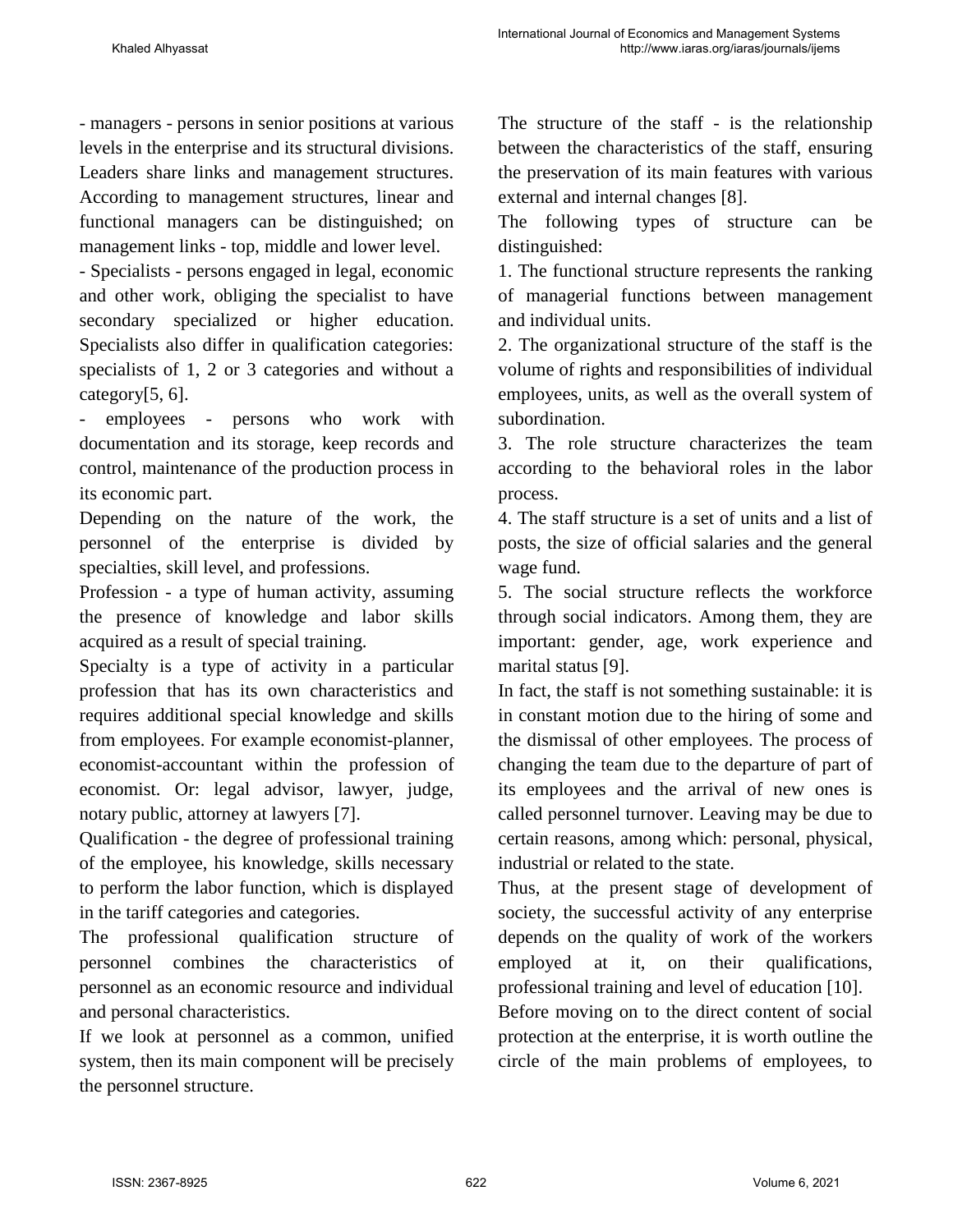determine the components of the social environment.

The social environment of an enterprise is formed by such conditions in which employees exercise a labor function, form social bonds among themselves and create their own special moral and ethical values. This environment is also formed by: the enterprise staff with its differences in qualification and demographic characteristics, as well as various interpersonal and intergroup relationships; objects and objects of social purpose; the level of solidarity, cooperation and mutual assistance, cohesion of the team, the demand for work [11].

1) Problems of a socio-psychological nature:

a) Fear of being unemployed due to gender differentiation in the enterprise. Forms of discrimination against women in the world of work combine their own characteristics of their manifestation:

When studying the problem of hiring and dismissing workers, a prerequisite for discrimination against women is that, unlike men, this category of personnel is less in demand for the employer due to the obligation to provide them with a special package of social and labor guarantees under applicable law. However, when using simple forms of reduction, many negative results of these actions appear. The psychological consequences of contraction are also obvious [12].

One cannot fail to note the dismissal in the event of bankruptcy of the enterprise. Bankruptcy of an enterprise is the final stage of its existence if a chain of incorrect decisions or external circumstances led the enterprise to economic collapse. If an enterprise is unable to fully pay its obligations, it shall be declared insolvent bankrupt. This can happen with an enterprise of any form of private ownership. In bankruptcy, as

in any other form of liquidation of an enterprise, the head must, under the supervision of the bankruptcy trustee, notify personnel in advance. These terms may vary depending on the type of enterprise and its form of ownership, but, as a rule, these periods are two months before the expected day of dismissal from those with whom an employment contract has been concluded, three days from those with whom a fixed-term employment contract has been concluded, and seven days for those with whom a fixed-term seasonal contract is concluded. If the company does not work, bankruptcy proceeds according to a simplified procedure, notifications are sent by the manager himself - within 30 days from the date of the start of bankruptcy proceedings. If it is not possible to pay for work performed and services rendered, contractors are included in the register of creditors. All notifications of impending dismissal are sent out by registered letters with notification. Also, two months before the upcoming dismissal of employees in connection with bankruptcy, the employment service of the settlement in which the company is registered is notified. In the event of bankruptcy, absolutely all employees quit, including those on maternity leave, pregnant women, and beneficiaries. The priority in social benefits is for pregnant women, as well as those on maternity leave and parental leave. If the bankrupt enterprise does not have funds for payments, the employee is issued a relevant certificate with which he is entitled to apply to the Social Insurance Fund for receiving legally required amounts from this source within ten days after submitting the application. Severance pay is paid only from funds received from the sale of property - accordingly, not all employees have a chance to receive the full amount due. Bankruptcy is indisputable in itself carries a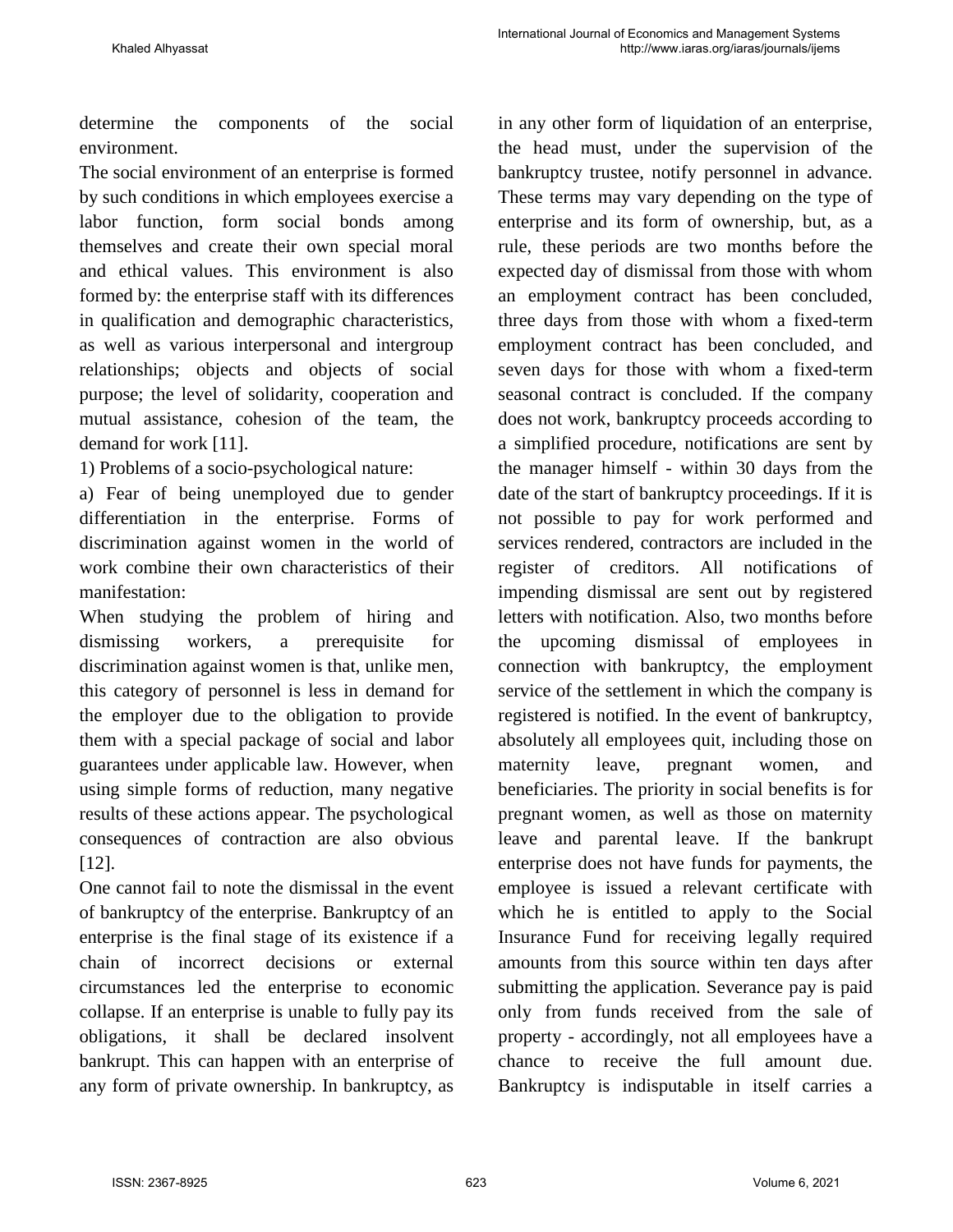certain economic and social risk for laid-off workers [13].

b) Occupational factors affecting a person in the course of labor activity may adversely affect his health. For example, vibration, noise, dust, drafts, high or low temperatures, etc. Some of the diseases, the emergence or exacerbation of which were contributed by inappropriate working conditions, are hidden under the guise of somatic ones and are not taken into account as professional, therefore, they can often remove harmful effects from enterprises harmful in their effect on the human body. An employee is most often not at all interested in recovering, much less in maintaining his health and does not go to medical institutions at the initial stages of the disease. And in the event that he appeals, he does not always receive adequate help because it is not always advantageous for him to be treated with separation from work, he simply does not have the opportunity and time for this. The current disability pay system is significantly lower than the minimum wage [14].

c) Violation of the socio-psychological climate of the team. The work team is the most important resource subordinate to management. The human resource is that foundation on which the enterprise is built. The favorable sociopsychological climate of the team entails the productive activities of employees, mutual assistance between them in achieving the goals of the enterprise, and cohesion of the team. Collective achievement of goals leads to high results in activities, to the competitiveness of enterprises in the labor market. Creating relationships is the main task in resolving the social problems of personnel, since without them there can be no talk of a harmonious existence of an enterprise [15].

a) The negative attitude of staff to their work, working conditions and their level of safety. The active part of the life of most people in one way or another proceeds at work, so the level of attitude to work characterizes the degree to which a person uses his abilities for effective activity and the effectiveness of his work [16, 17].

b) Dissatisfaction with wages, living standards, ways of solving housing problems - this problem causes a decrease in the level of staff motivation to perform a labor function.

c) The problem of staffing may be associated with issues of rotation and reduction, and hence retraining of staff, job security for various social categories.

Thus, the development of such aspects of social protection as the proper organization of labor, the achievement by the team of high results of joint work, the optimal productive use of working time, and the provision of a sense of satisfaction for each employee with a workplace undoubtedly affect the economic quality of production [18].

An analysis of the content of social protection in an enterprise should first begin with a definition of its nature.

Social protection of personnel - a combination of social and legal guarantees that provide each employee with protection and realization of their basic socio-economic rights. The lack of social protection of personnel is rapidly leading to increasing tension not only in the enterprise but also in society. In the regulation of production and labor relations at enterprises, social processes play a special role, implying social protection of personnel, taking into account its specific characteristics of various categories, professions, and positions of employees [19].

Social protection of personnel combines the following areas:

2) Problems of a socio-economic nature: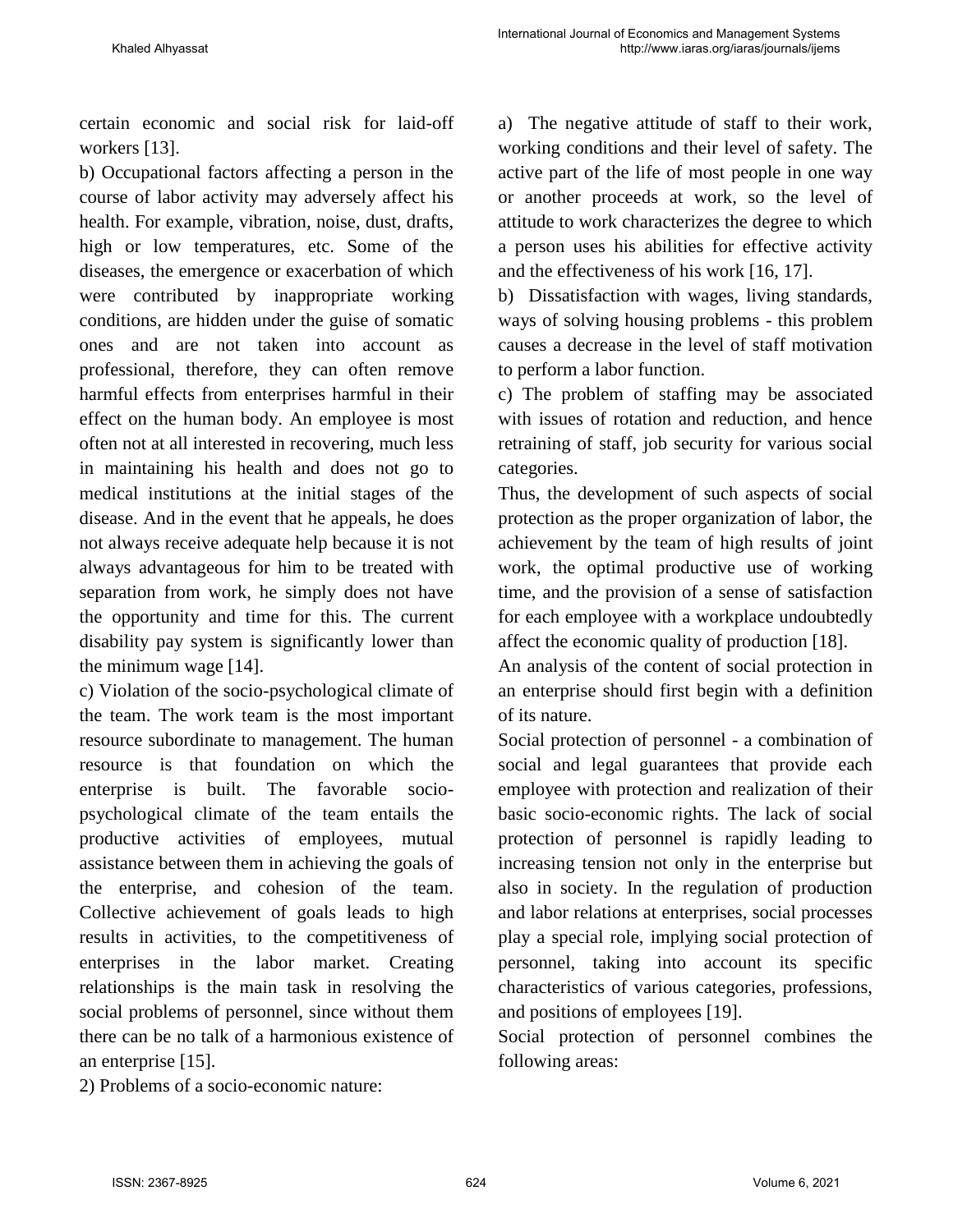1) the creation of conditions for the able-bodied population to fulfill its labor function, allowing staff to earn means of living at a living wage and above.

2) creating a safe environment for staff and their access to national systems of health, insurance, rehabilitation, and vocational education;

3) assistance to employees and members of their families in achieving a living wage of material means in cases of loss of work, breadwinner, disease, the birth of a child, work-related injury, disability, or reaching retirement age.

In resolving and eliminating the main problems of personnel social protection, a special role is given to improving methods of remuneration and general revenue generation. In the current conditions, the salary is called upon to fulfill in practice such functions as regulatory, reproducing, stimulating, social:

1) the regulatory function is the impact on the relationship between supply and demand on the labor market, on the formation of the effectiveness of the labor function of the staff and on its increase in wages;

2) the reproducing function carries out the establishment of the minimum necessary level of remuneration, taking into account physiological and social characteristics, taking into account inflation with a living wage;

3) the stimulating function reveals a general differentiation of the level of tariff rates and official salaries and wages taking into account its quality, effectiveness, quantity;

4) the social function is the accounting of wages in the management of the social components of remuneration and, above all, the social protection of personnel in existing and liquidated enterprises.

It should also be noted the difference between enterprises on the basis of ownership, as this directly affects the social security of personnel.

State-owned enterprises differ from non-stateowned enterprises in that, as a rule, they are dependent on state structures. They are aimed not only at the market but also in non-market relations. Unlike non-state, they have less competitiveness. State-owned enterprises have no obligations to other enterprises; they are practically not at risk of bankruptcy. At the same time, the government controls only certain areas of state-owned enterprises, not being able to influence others. It is worth noting that budgets of various levels provide for the needs of state enterprises, and their financing is based on estimates. The flow of funds is carried out according to the articles of appointment, control over spending is carried out by the Treasury and the audit structures of the institution. The person's staff is formed according to the schedule approved by the parent body. Inside the company, the requirements of labor legislation are observed. Strict adherence to the rules of admission, movement, vacation, dismissal, overtime, sick leave, pension contributions is a big advantage.

Mixed enterprises are joint ventures created on the basis of the mixed capital of several enterprises or citizens, including foreign capital. The process of creating a joint venture is similar to the organization of a limited liability company. Such an enterprise is an independent legal entity, has its own balance sheet, settlement, and other bank accounts. In all major capitalist countries, state and mixed enterprises maintain a strong position in the economy. Such enterprises have concessional lending and taxation and are under the direct control of the state.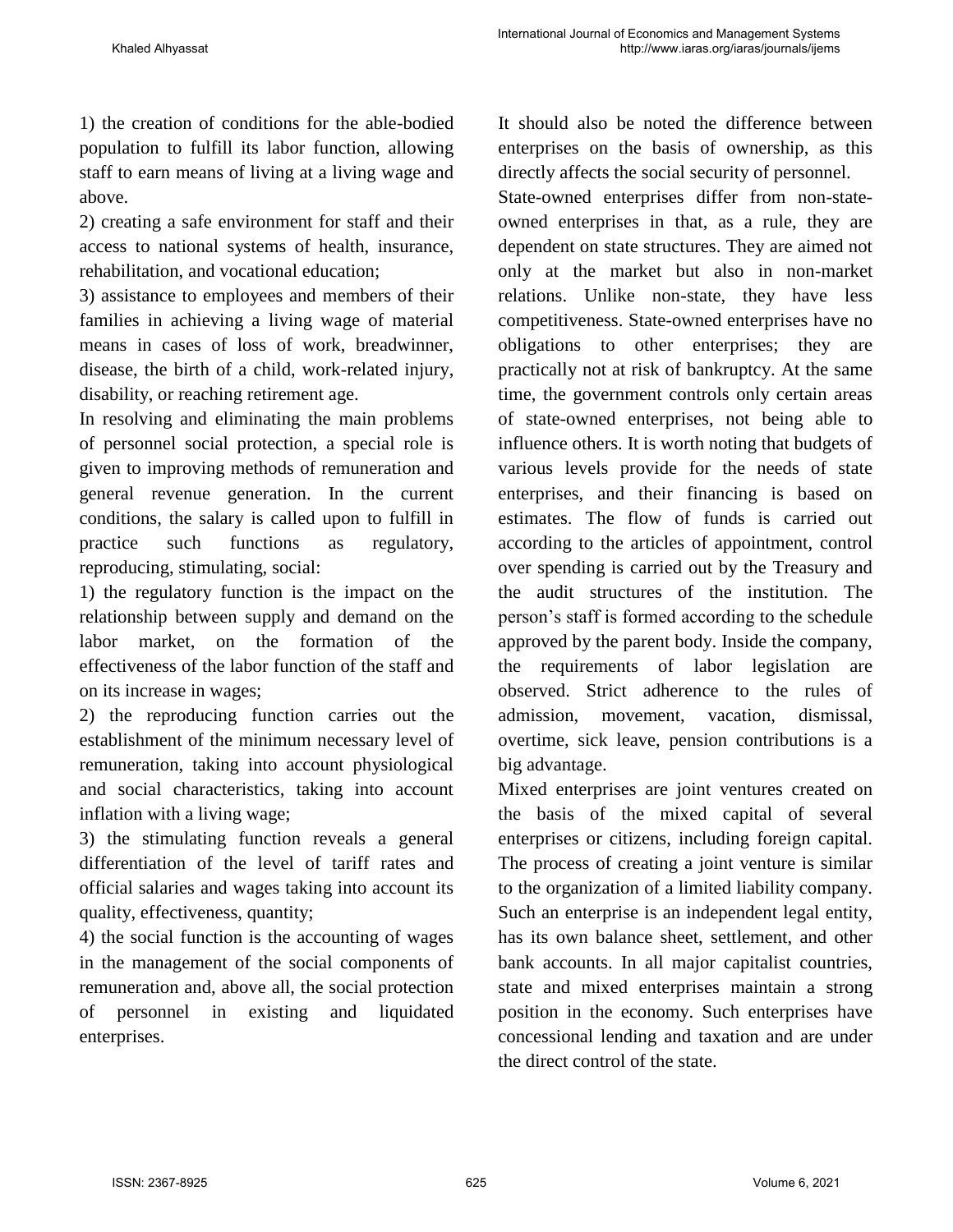Non-state or private enterprises - independent, independent enterprises that are free to choose the most profitable area of activity, form the private sector of the economy. Such enterprises may be the most prestigious, pay a higher salary, but the stability of payments and social guarantees for them may be violated [19, 20].

An innovative phenomenon in the social protection of personnel is a social partnership, which in the most general sense is the solidarity and cooperation of various social groups and population groups to achieve common goals [21, 22].

Social partnership is a labor relationship, consisting on the basis of the creation of a certain set of interests and the main goals achieved through their joint coordination within the partnership of workers, employers and the state among themselves.

Tripartite partnership includes: joining efforts in making joint decisions in the social and economic sphere; ensuring working conditions; application of legal norms at the enterprise with the participation of representatives on behalf of employees.

It is worth noting that in modern labor legislation, the participation of personnel in the management of the enterprise is allowed through a representative body. In this case, the opinion of the representative body of workers in cases stipulated by labor legislation, a collective agreement is taken into account; consultations by the representative bodies of employees with the employer on the adoption of local regulations containing labor law standards. It should be noted that in this case, to all workers, as a rule, they rarely have the opportunity to convene a general meeting. To date, article 53 of the Labor Code of the Russian Federation has legislatively enshrined mainly information powers, if the general meeting takes part in the management of the enterprise, then on a formal basis, such participation does not entail legal consequences. This article should be supplemented with forms that will allow staff to participate in the management of the enterprise. The opportunity for employees to participate in the management of the enterprise can lay the foundation for harmonizing the interests of workers and employers, which will definitely have a positive effect on the activities of the enterprise, affect not only the economic components, but also the social environment, allow employees to take an active life position, rally the team for solving general tasks [23, 24].

At the same time, it is important that the employees of the enterprise make efforts to solve social problems in the enterprise. Labor collectives have many resources that can lead to serious changes in the social sphere of the enterprise. Among them are the following:

1) strengthening the role of the work of public unions and organizations that represent the interests of workers in the labor process;

2) determination on the example of successfully operating enterprises of possible ways to solve on their own many social and labor problems in the work process;

3) drawing special attention to the real significance of collective agreements, they must be vowel and effective. In addition, it is necessary to organize the work of representatives of labor collectives involved in the preparation of collective agreements on key issues [25, 26 ].

Thus, for each enterprise, social protection is the main tool to motivate staff to work, as it can satisfy not only physiological needs, but also solve social and economic problems, establish relationships in the team and increase the productivity of staff at times. It is worth noting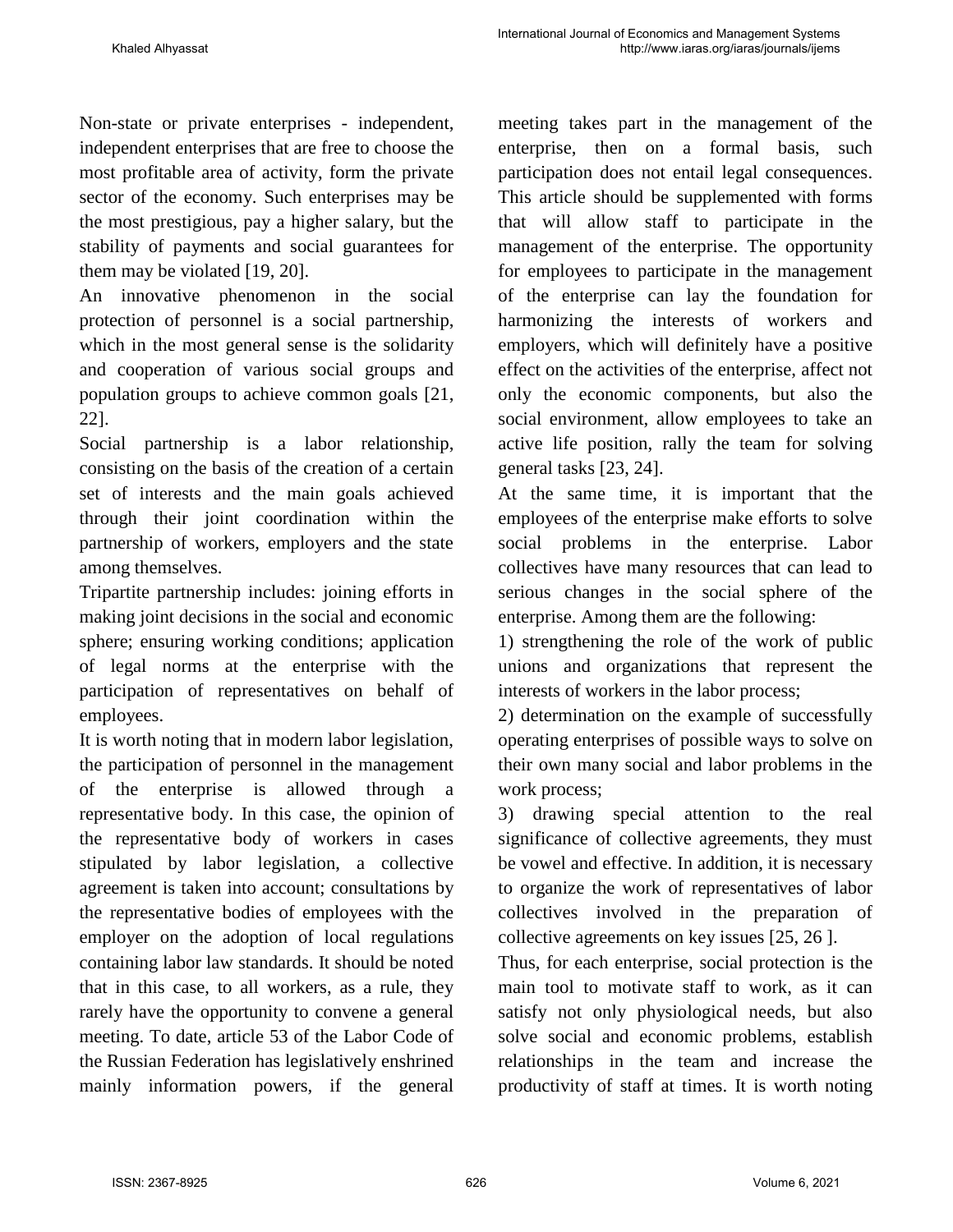that, in addition to this, the social security of the enterprise personnel substantially depends on the state of the state economy.

#### **8- Conclusion**

1) The successful functioning of any enterprise depends on the high efficiency of the joint work of the employees employed in it, on how the working conditions contribute to meeting the material and spiritual needs of the staff. The most important indicators of the personnel structure are the ratio between its categories, main and auxiliary workers, and the share of highly qualified and skilled workers in the total number of personnel.

2) The enterprise staff has a lot of various kinds of social problems, both material and psychological, and social. Due to this circumstance, it is necessary to diagnose and solve existing problems, and also take into account the results obtained in determining the main ways of organizing social protection at the enterprise. As for me, it is necessary to strengthen control by the state in the field of rights and social protection of workers in the enterprise.

3) Social protection at the enterprise is a powerful incentive for the effective work of personnel, since it satisfies not only the physiological needs of each employee, but also existential and social ones. The presence of social security is a criterion for the effective functioning of both the labor collective of the enterprise and the enterprise as a whole.

4) Social partnership ensures the coordination of the interests of workers and employers on the regulation of labor relations at the enterprise. Trade unions occupy a special place in the system of social partnership, as they perform a number of important functions: ensure the working

conditions of personnel, establish social justice, protect the rights and interests of workers in the field of labor and labor-related relations.

Thus, social protection at the enterprise contributes to the formation of social activity of its subjects related to their personal characteristics, attitude to work and job satisfaction. However, the collective achievement of goals and initiative on the part of the staff also leads to high results in activities, social psychological climate in the team. The comprehensive development of social protection and the introduction of social work will help the company achieve success and solve many of its main problems.

#### *References:*

- [1].Vesnin V. R. Practical personnel management: a manual for personnel work / V. R. Vesnin. - M.: Lawyer, 2014 .-- 496 p.
- [2].Kutlunin E. A. The personnel structure of the organization and methods of its analysis [Electronic resource]. URL: file: ///struktura-personala-organizatsii-imetody-ee-analiza.pdf (accessed October 23, 2018).
- [3].Martynenko A. V. Medical and social work: theory, technology, education / A. V. Martynenko. - M.: Gardariki, 2007 .-- 159 p.
- [4].Smelik R. G. Economics of the enterprise (organization): textbook / R. G. Smelik, L. A. Levitskaya. - Omsk: Omsk State University, 2014 .-- 294 p.
- [5].Shitov V. N. A comprehensive approach to the analysis of enterprise competitiveness / V. N. Shitov, O. F.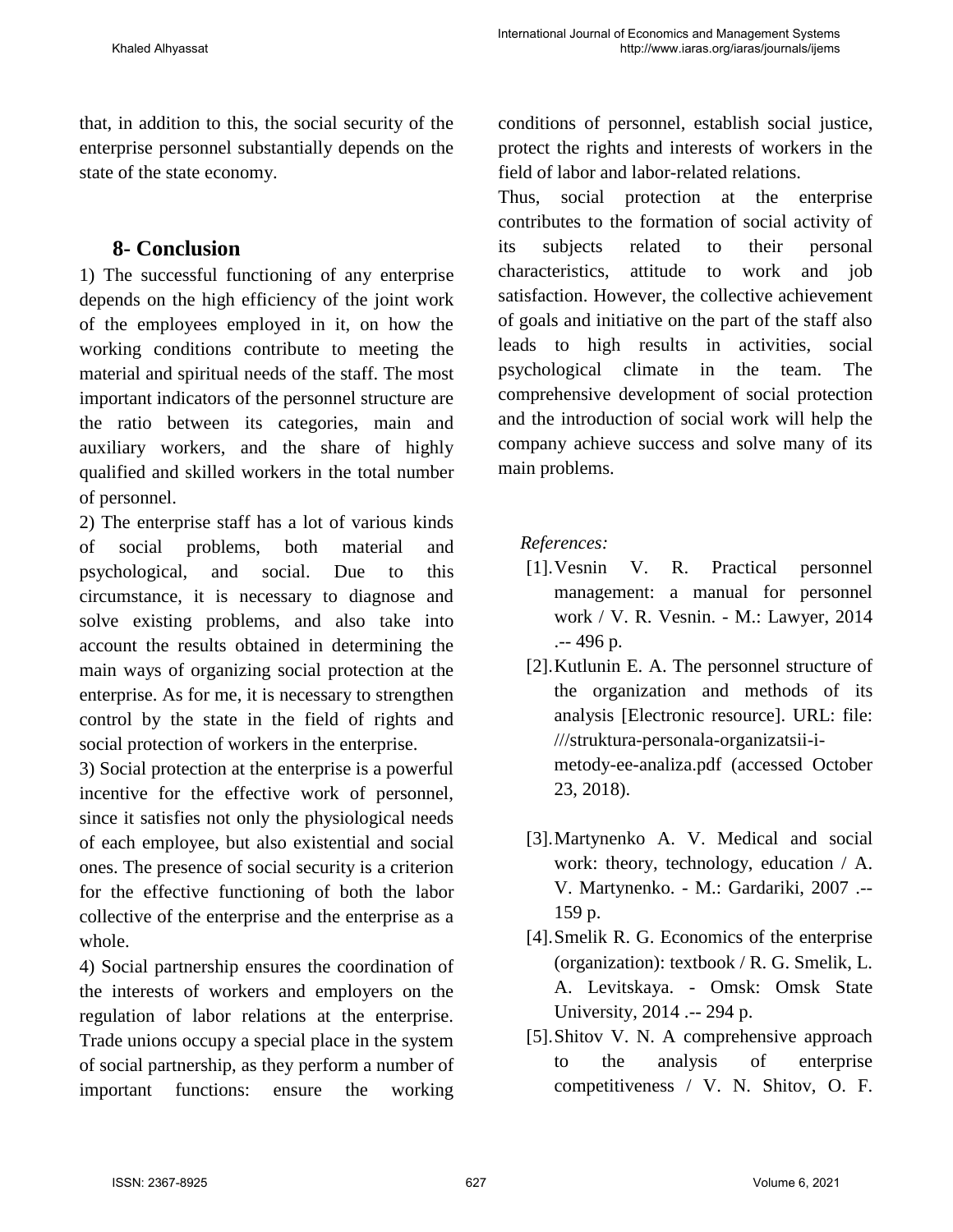Tsymbalist // Economic analysis: theory and practice. - 2014. - No. 13. - S. 59–63.

- [6].Akhtar. S, Dingl.D & Gloria. L (2008) "Strategic HRM practices and their impact on company performance in Chinese enterprises", University of Hung Kong,47, (1), 15–32.
- [7].Al-Shaikhly, N., (2017). The Impact of Human Resource Management Practices on Employees' Satisfaction: A Field Study in the Jordanian Telecommunication Companies. Middle East University, Amman, Jordan.
- [8].Alter, Steven. (2002), "Information Systems: The Foundation of e-Business", 4thed, New Jersey: Prentice-Hall, Person Education, Upper Saddle River.
- [9].Anthony, P.Perrevus , and Kacmar, K.m,(2013). Human Resource Management : Astrategic Approach. New York: The Dryden Press
- [10]. Antonio, C (2005). Management by objectives-An effective role for teamwork?The International Journal of Human Resource Management, 16(2), 174-184.
- [11]. Armstrong, Michael, (2016): A Handbook of Human Resource Management Practice, 10th ed., London: Kogan.
- [12]. Cascio, Wayne (2018), Loose-Leaf For Managing Human Resources, MC Graw Hill, New York.
- [13]. Cassidy, Anita,(2006), Apractical Guide to Information Systems strategic Planning, 2nd, MY, Auerbach Puplications, Taylor and francis Group.
- [14]. Cenzo, G and Robbibs S (2012). Human Management Humanity, John wiley and song lnc N. Y
- [15]. Cenzo, G and Robbibs, S (2006). Human Resources Management. John wiley and song lnc.
- [16]. Denisi, A, & Griffin, W.(2001), Human Resource Management, Houghton Mifflin Company, New-York
- [17]. Shridhara Bhat, Text Book of Production Management, Students Edition, Himalaya, USA, 2002.
- [18]. Gozhenko K. N. Economics of knowledge as a strategic goal of modernization of the Russian economy // Terra Economicus. 2012. - No. 1-2 (Volume 10)
- [19]. William H. Kersting, Distribution System : Modelling and Analysis, 1.
- [20]. Gorchakova R.R. Features of the corporate image formation // News of higher educational institutions. Volga region. Social Sciences. Issue No. 2. - 2012.
- [21]. Katulsky E.D. The development of human capital in a knowledge economy // MIR (Modernization. Innovation. Development). 2013. - No. 15
- [22]. Korzenko N.I., Zobnina M.E. Effective methods of motivating and stimulating staff // Bulletin of the Chelyabinsk State University. 2012. - No. 3 (257).
- [23]. Gerasimos Rigatos, Intelligent Industrial Systems: Modelling, Automation and Adaptive Behavior (Premier Reference [4] Source), Information Science Reference; First edition (April 1, 2010).
- [24]. Makhamatova S.T. Intellectual capital in the era of globalization: features and problems of management // Socio-